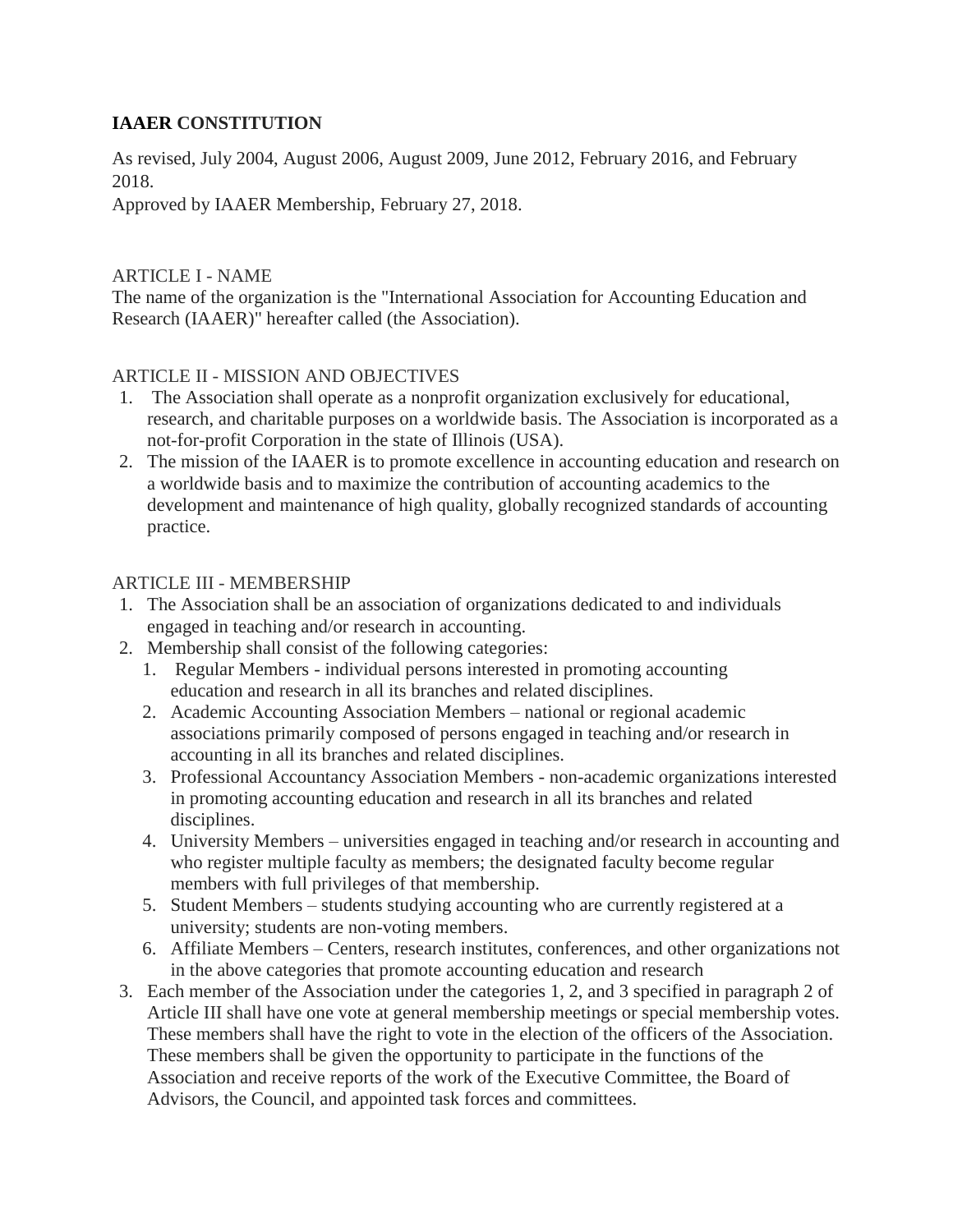- 4. Application for membership in the Association shall be provided in writing to the Vice-President, Membership or administrative office in such form as the Executive Committee may prescribe. The application shall be accompanied by the payment of a membership fee as determined by the Executive Committee. The Vice-President, Membership shall approve those who are clearly qualified for membership and shall refer those not so qualified to the Executive Committee. In the event that proof of eligibility is requested, it is the responsibility of the applicant to provide such proof.
- 5. Membership in the Association is not transferable. Membership in the Association may be terminated for cause by the Executive Committee, including but not limited to nonpayment of dues, after the member so terminated has been given 30 days' notice of the reason for such termination. Such terminated member shall remain liable to the Association for any dues or charges payable at the time of termination.

## ARTICLE IV - [ORGANIZATIONAL STRUCTURE](http://www.iaaer.org/pages/constitution)

- 1. In addition to its membership, the Association shall consist of the Officers, the Council, and the Board of Advisors.
- 2. The officers of the Association shall be:
	- 1. President
	- 2. Vice-President, Finance
	- 3. Vice-President, Administration
	- 4. Vice-President, Education
	- 5. Vice-President, Research
	- 6. Vice-President, Conferences
	- 7. Vice-President, Practice
	- 8. Vice-President, Membership
	- 9. Vice-President, Communications
	- 10. Up to eight Vice-Presidents at-large, representing Academic Accounting Associations
	- 11. Up to two Vice-Presidents at-large assigned special responsibilities.
	- 12. Immediate Past-President
	- 13. Director of Research and Educational Activities
- 3. The term of office for the officers shall be two years. The officers shall be eligible for one additional term. An exception is the Director of Research and Educational Activities who serves at the discretion of the Executive Committee. The Vice-Presidents at-large representing Academic Accounting Associations should be nominated annually by their Associations to fill the Association's two-year term.
- 4. The Executive Committee shall consist of the Association's officers. Others may serve ex officio, but they will have no vote.
- 5. The appointment and terms of the Editors of the Association's official journals and newsletters shall be determined in accordance with agreements with the publishers that have been approved by the Executive Committee. The editors of the journals or their designee shall be members of the Executive Committee ex officio.
- 6. Individuals serving as IAAER representatives to other organizations or committees may be appointed ex officio members of the Executive Committee by the President with the consent of the Executive Committee.
- 7. The Council shall consist of one representative of each Academic Accounting Association member. Council members shall be nominated for two-year terms by the Academic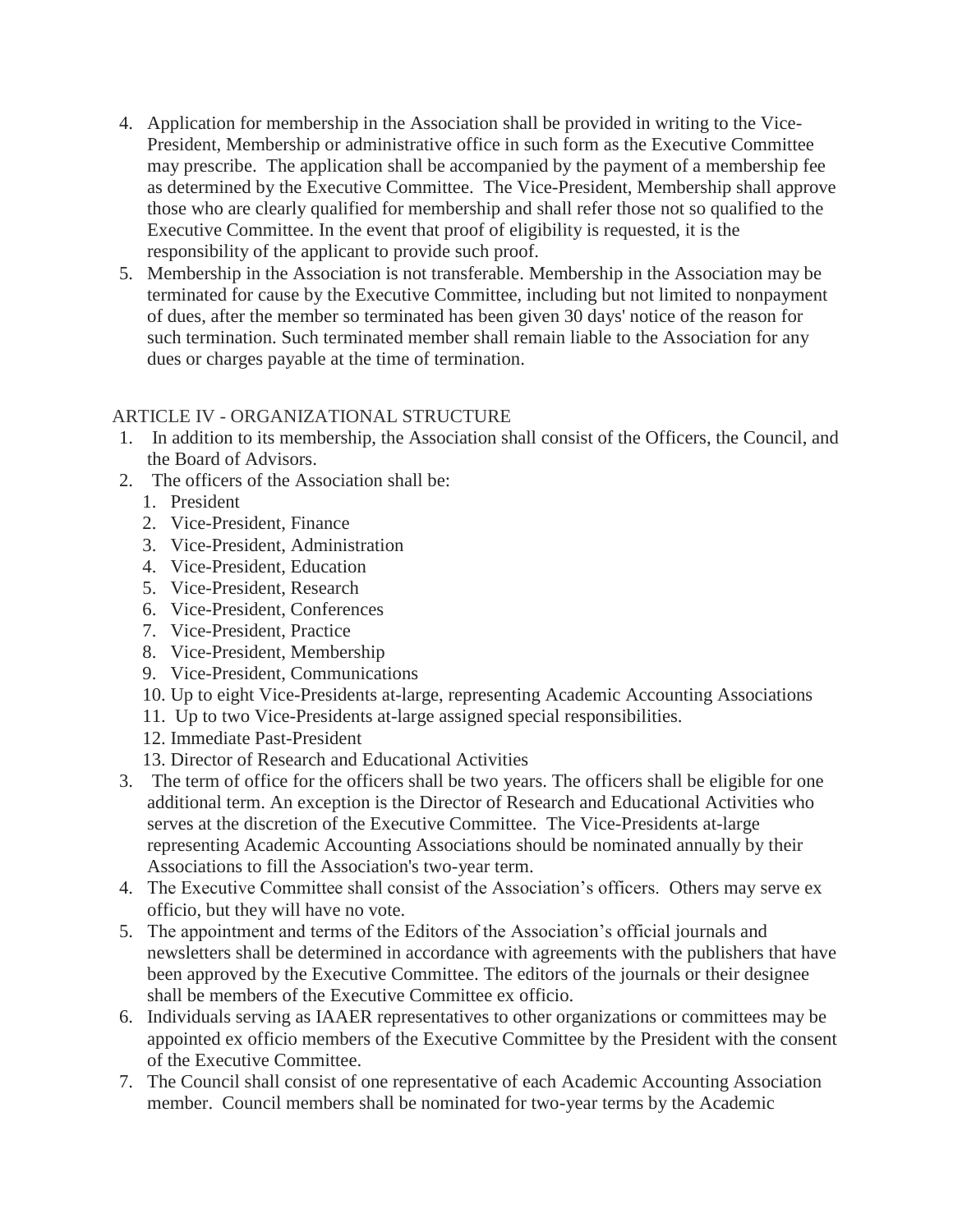Accounting Association and approved by the Executive Committee. Vice Presidents atlarge representing Academic Accounting Associations are eligible to represent their Association on the Council.

8. The Board of Advisors shall consist of up to five Past Presidents of the Association and up to seven additional members from education and practice, who are not members of the Executive Committee. The additional members shall be nominated by the Past Presidents and elected by the Members of the Association and shall have a term of office of two years and may be re-elected.

## ARTICLE V - [ELECTION OF OFFICERS](http://www.iaaer.org/pages/constitution)

- 1. The Nominations Committee shall consist of five members of whom one shall be the immediate past President who shall chair the committee, two shall be members of Council, and two shall be members of the Board of Advisors. Members shall be appointed by the Executive Committee based on recommendations from the chair.
- 2. The Nominations Committee shall prepare a single slate of candidates for election as officers to positions 1 through 10 in Article IV, taking into account the need for wide geographic representation on the Executive Committee. Nominees shall include the Vice-Presidents at-large who shall be provided from representatives of the Academic Accounting Associations giving regard to the size of the association membership as the primary criterion and with due consideration to region and contribution to Association activities. The election shall be held at an officially convened general membership meeting, and the slate of nominations shall be distributed to the general membership at least 30 days prior to the meeting. A simple majority (50% plus one) at the general membership meeting is required to elect the officers.
- 3. If an officer position is vacated by reason of resignation in writing to the President, by incapacity as determined by a court, by death, or by a resolution passed by two-thirds of the Executive Committee, the Nominations Committee shall nominate a candidate for the vacated officer position for election to be held at a general business meeting. Officer vacancies shall be filled by the Executive Committee until the time of the election. Cause for vacating an officer position by resolution of the Executive Committee may be absence at two consecutive Executive Committee meetings without reason deemed adequate by the Executive Committee.

### [ARTICLE VI -](http://www.iaaer.org/pages/constitution) MEETINGS

- 1. The Executive Committee shall be convened at a convenient time or times, shall be chaired by the Association President or the President's designee, and shall decide on the dates and places of general membership meetings, Executive Committee meetings, and other administrative matters.
- 2. The Board of Advisors shall meet at least annually and shall be Chaired by a member elected by the Board.
- 3. The Council shall meet at least annually and shall be Chaired by a member elected by the Council.
- 4. An annual general membership meeting shall be convened at which reports of activities shall be provided. The elections of officers shall be held at annual meetings. A minimum of twenty voting members shall constitute a quorum for the meeting. General membership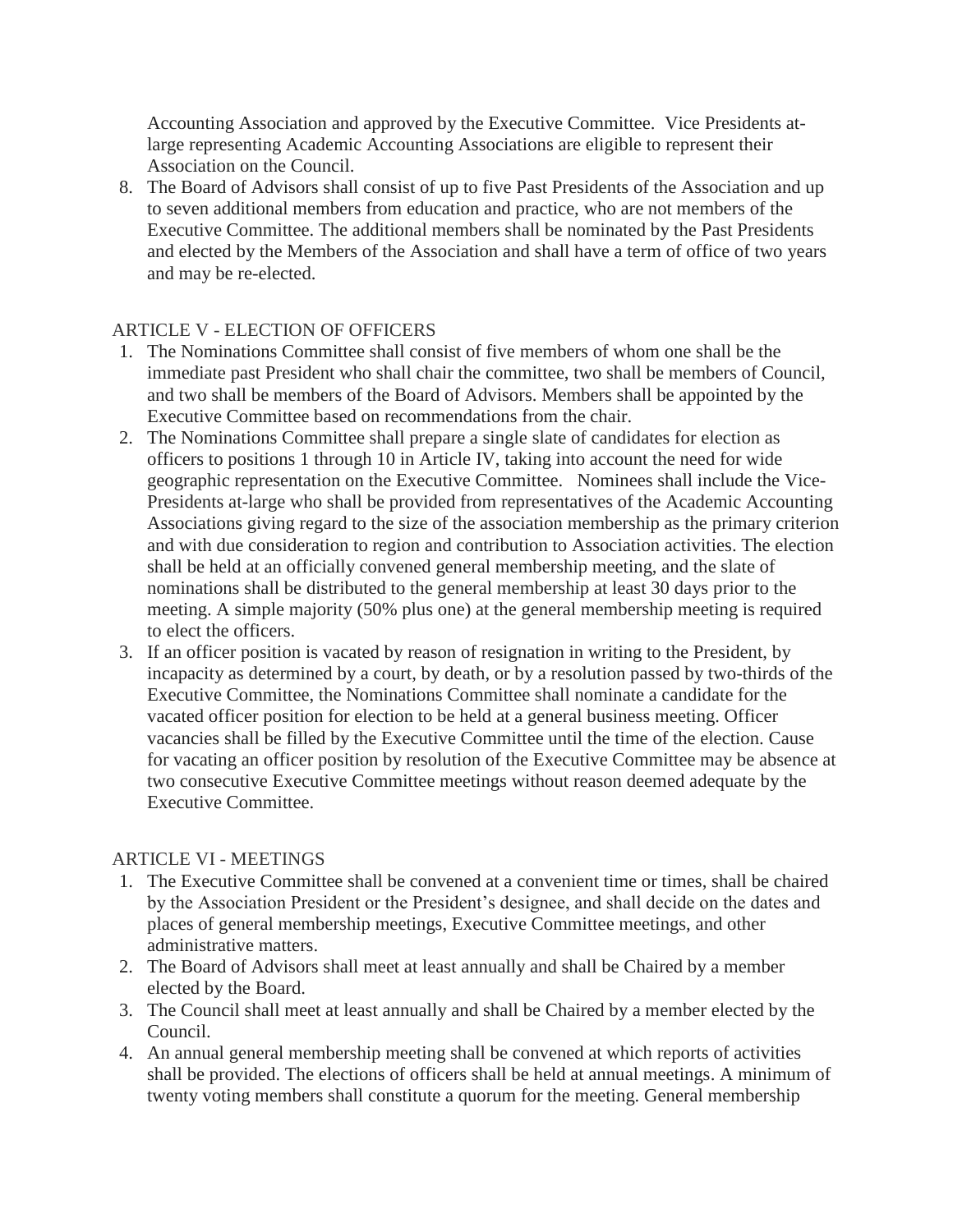meetings shall be chaired by the Association President or the President's designee. Notification of the meeting details, including meeting date, time, and location; agenda; nominees of officers; amendments to the constitution; and other matters to come before the membership; shall be made at least 30 days in advance and shall be deemed to have taken place when posted to the Association's web site.

- 5. The Executive Committee, the Board of Advisors, Council, and Association committees or task forces may permit a member to participate in a regular or special meeting through the use of any means of communication, including electronic mail, telefax, or other mode of telecommunications. A member participating in a meeting by such means shall be considered to be present in person at the meeting.
- 6. The Executive Committee, the Board of Advisors, Council, or Association Committees or Task Forces may take actions without a physical meeting or simultaneous meeting provided notification of issues and proposed actions are communicated by electronic mail, telefax, or other mode of telecommunications to all members in a reasonable time for such members to respond to the Chair of the meeting. Such meetings shall constitute official meetings of the group, and minutes of such meetings shall be kept, approved, and disseminated as they would for a physical meeting.
- 7. Except as otherwise noted, actions of the Executive Committee, the Board of Advisors, Council, or Association Committee or Task Forces may be approved by majority vote of members present, including those voting by electronic mail, telefax, or other mode of telecommunications.

#### ARTICLE VII – [OFFICERS AND COMMITTEES](http://www.iaaer.org/pages/constitution)

- 1. The President shall be the chief executive officer of the Association and shall preside at all meetings of the Executive Committee, and the general membership. The President shall have the general and active management of the affairs of the Association and shall see that all orders and resolutions of the Executive Committee are carried out. In the absence or disability of the President, a Vice-president designated by the Executive Committee shall perform the duties and exercise the powers of the President.
- 2. The Vice-President, Finance shall be empowered to carry out the financial affairs of the Association, and shall act on behalf of the Executive Committee to carry out the requirements under Article VIII below. In the absence of the Vice-President, Finance at a meeting, the President shall appoint a member to carry out the Vice-President, Finance's responsibilities. The Vice-President, Finance shall also ensure that full and accurate accounts of all assets, liabilities, receipts, and disbursements of the Association are kept and that all moneys, securities, and other valuable effects are deposited in the name and to the credit of the Association in such an institution as may be designated by the Executive Committee from time to time. The Vice-President, Finance shall determine that funds of the Association are disbursed by proper authority and shall render an accounting of all the transactions and statements of financial position and cash flow at the regular meetings of the Executive Committee and shall also determine that a proper audit of the accounts has been undertaken.
- 3. The Vice-President, Administration shall be empowered to carry out the administrative affairs of the Association and shall attend all meetings and act as clerk thereof and record all votes and minutes of all meetings in the records to be kept for that purpose. The Vice-President, Administration shall give or cause to give notice of all meetings of the Executive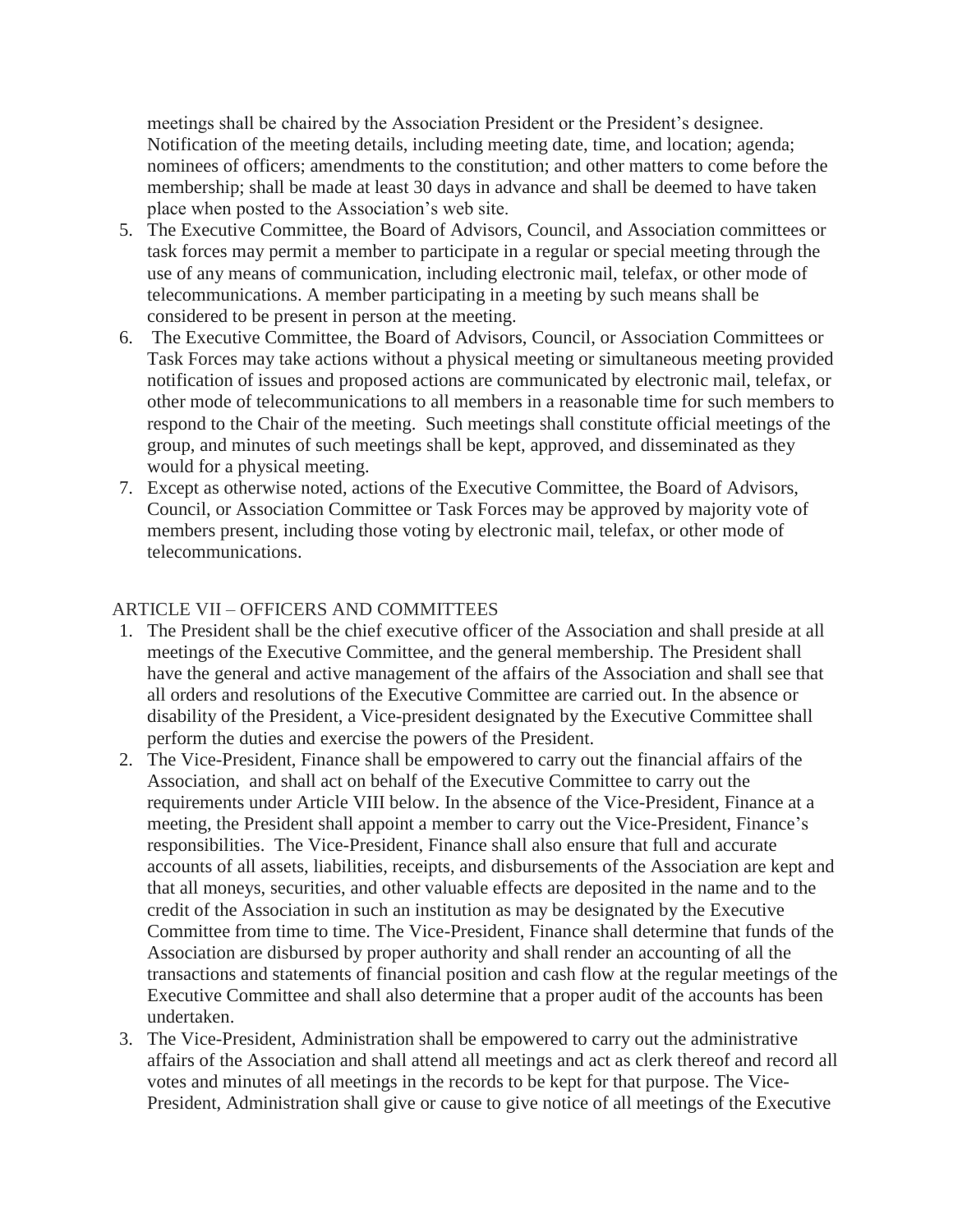Committee and general membership. In the absence of the Vice-President, Administration at a meeting, the President shall appoint a member to carry out the Vice-President, Administration's responsibilities.

- 4. The Vice-President, Education, shall appoint and chair a standing Education Committee. The Education Committee shall develop and administer the continuing educational programs of the Association.
- 5. The Vice-President, Research, shall appoint and chair a standing Research Committee. The Research Committee shall develop, administer, and coordinate research conferences and research publications sponsored by the Association or in collaboration with other accounting organizations.
- 6. The Vice-President, Conferences, shall appoint and chair an organization and planning committee and administer all activities related to conferences sponsored by the Association.
- 7. The Vice-President, Practice, shall appoint and chair a Practice Committee with duties and responsibilities to be determined in cooperation with the presidents or designated representatives of the Professional Accountancy Association members.
- 8. The Vice-President, Membership, shall appoint and chair a Membership Committee. 'The Membership Committee shall establish relationships and foster membership in the Association.
- 9. The Vice-President, Communications shall maintain and edit regular newsletter and similar forms of communication with the Association's members and constituency or appoint, with the Executive Committee's approval, another person to do so, oversee maintenance of the Association web site, and coordinate relations with the editors and publishers of the official journals of the Association.
- 10. The Vice-President(s) at Large shall be assigned duties and responsibilities, as the Executive Committee shall designate.
- 11. The Past-President shall be the Association's immediate past president and serve as Chair of the Nominating Committee and in other functions, as appropriate, at the request of the President or Executive Committee.
- 12. The Director of Research and Educational Activities shall help develop the Association's research and educational initiatives, engage external organizations to support such initiatives, be part of the process of selecting grant recipients or otherwise meeting the needs of the initiatives, and ensuring that grant recipients and others involved in the activities effectively and efficiently meet the goals of the Association and granting organizations.
	- 1. The Executive Committee shall manage, control, and conduct the affairs of the Association. The Executive Committee implements policies established by the Executive Committee.
	- 2. The Executive Committee may appoint special committees and/or task forces from time to time as appropriate. For each special committee or task force, the President shall appoint a Chair, who in cooperation with the President, shall appoint the committee members to serve for the duration of the deliberations and submissions of committee or task force report. The mandate and term of office of any special committee or task force shall be determined by the Executive Committee, as appropriate.
	- 3. The Board of Advisors shall provide advice to the Executive Committee on matters concerning the governance and strategy of the Association including fund raising, leadership, the performance of officers and Committees, membership, finances, research, international conferences and communications. The Board of Advisors shall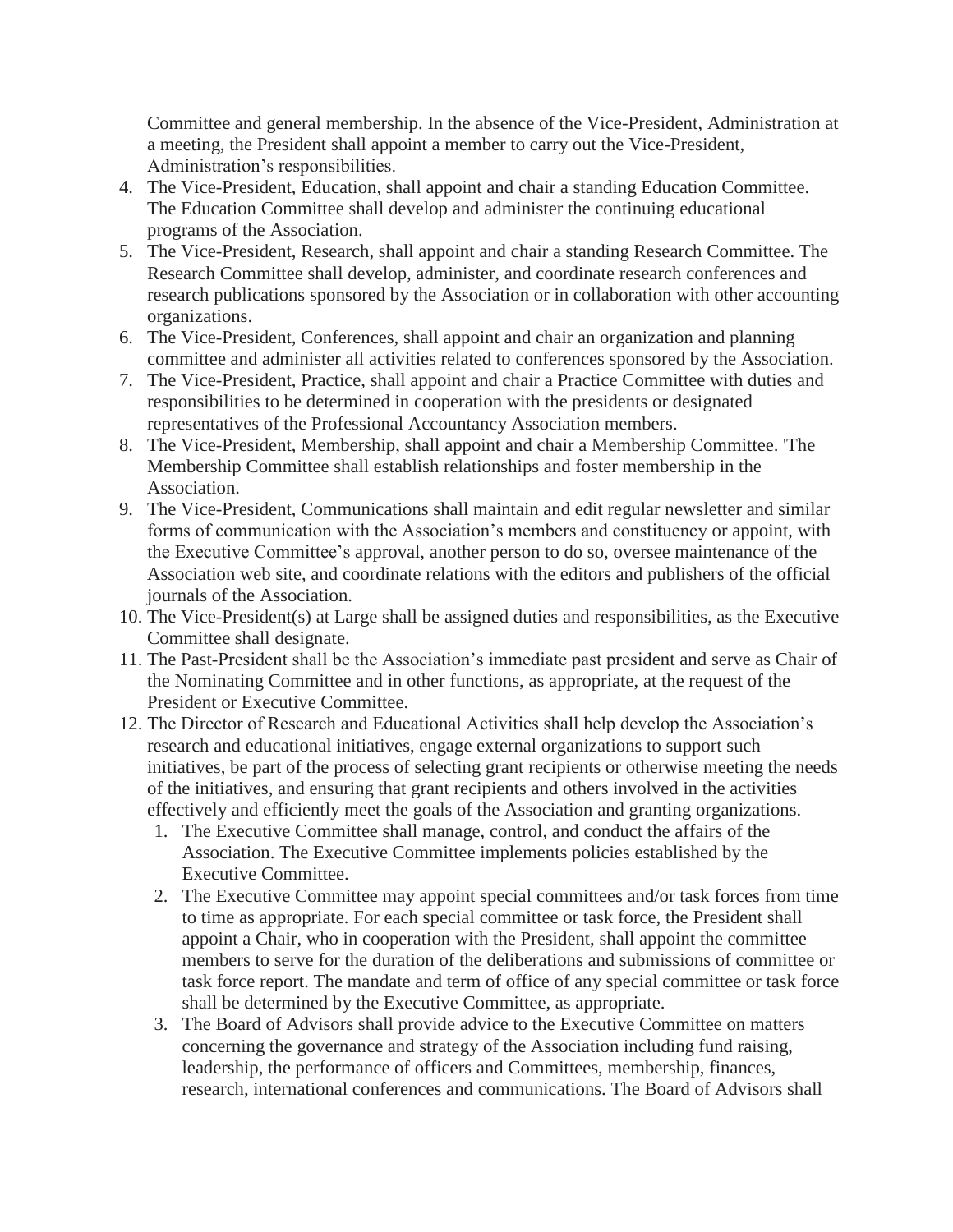not have the authority to bind IAAER into any contracts or to commit or disburse the funds of the Association.

- 4. The Council shall advise the Executive Committee on issues affecting the Association. The Executive Committee shall consider any resolution of the Council and shall report back to the Council the results of such action. Members of the Council shall serve as liaisons with the Academic Association Members. As such they shall inform such Members of the activities of the IAAER and shall inform the Executive Committee of any issues such Members wish to bring before the Association. The Council shall not have the authority to bind IAAER into any contracts or to commit or disburse the funds of the Association.
- 5. No member of the Association who is a member of a standing or special committee or who is involved in an Association publication, with the exception of the Director of Research and Educational Activities, shall receive compensation for duties performed on behalf of the Association, but such member may be reimbursed for reasonable expenses incurred while performing such duties with the approval of the Executive Committee.
- 6. The Founder's Award is given periodically, but at least at every World Congress, to an individual who has provided distinguished service to IAAER but who is not currently a member of the Executive Committee. The nominee for the Founder's Award is put forward by the Nominating Committee and approved by the Executive Committee.
- 13. The Finance, Investment, and Audit Committee consists of the following individuals: the Past President, the President, the Director of the Research and Educational Activities, and the Vice-President – Finance. The Past President serves as chair of the Finance, Investment, and Audit Committee. The President may appoint an audit task force, as necessary.

### [ARTICLE VIII. FINANCES](http://www.iaaer.org/pages/constitution)

- 1. The Executive Committee shall see that all necessary books and records of the Association are regularly and properly kept and may invest funds of the Association in such a manner as it may determine from time to time.
- 2. All checks issued or endorsed in the name of the Association shall be signed by such person or persons of the Association as the Executive Committee may from time to time designate by resolution. All funds of the Association shall be deposited to its credit in such bank, banks, or other depositories as the Executive Committee may specify.
- 3. The Executive Committee may accept on behalf of the Association any gift, bequest, devise or other contribution for the purposes of the Association.
- 4. An auditor shall be appointed each year by the Executive Committee and shall render a report to the Executive Committee and general membership. The remuneration of the auditor shall be fixed by the Executive Committee.
- 5. The financial year of the Association shall end on the last day of December in each year.
- 6. The Vice President, Finance shall file all required forms with the U.S. Internal Revenue Service and the State of Illinois in accordance with legal requirements.

### [ARTICLE IX AMENDMENT](http://www.iaaer.org/pages/constitution)